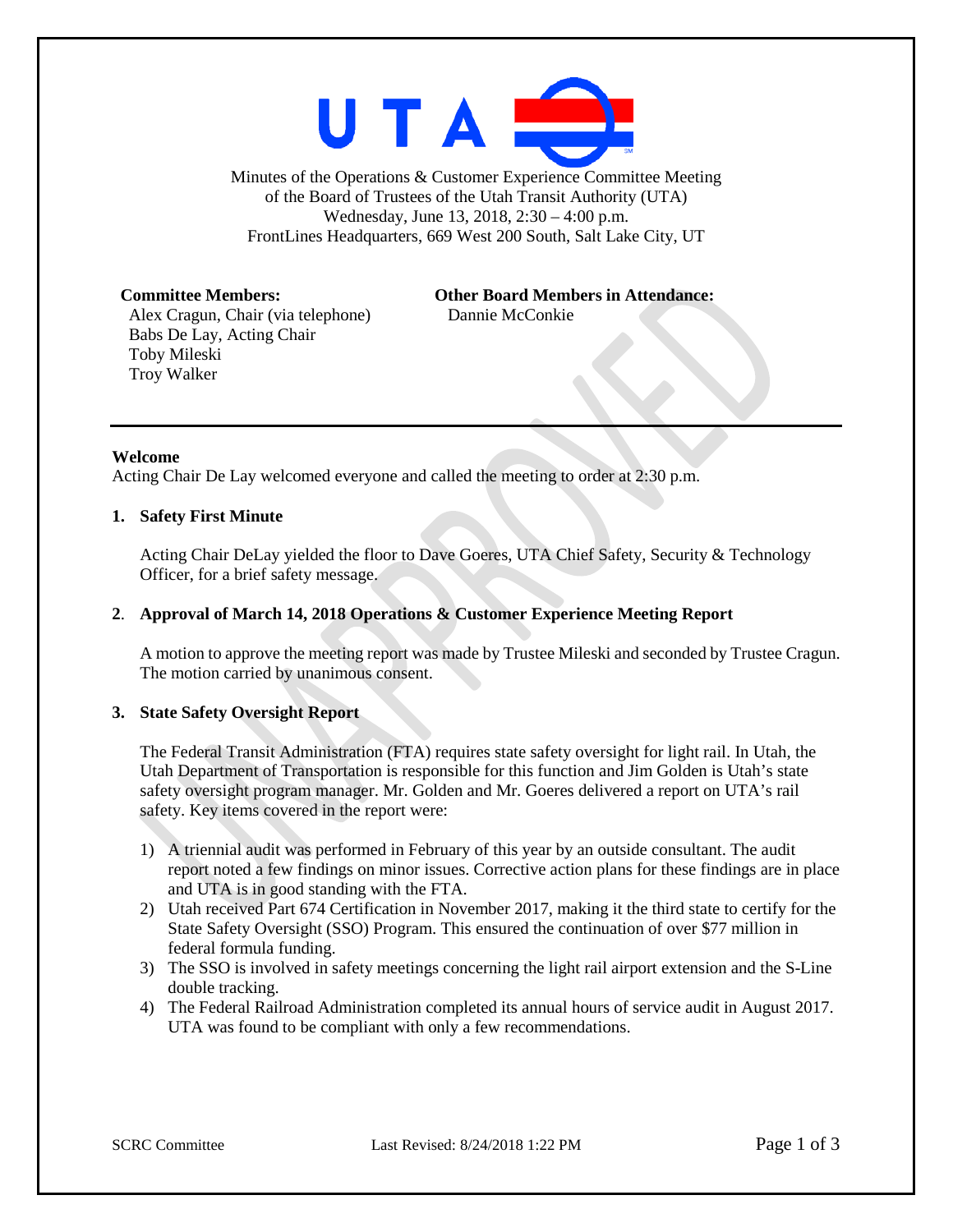## **4. Resolution: Approving the August 2018 Change Day Title VI Analysis**

Nichol Bourdeaux, UTA Vice President of External Affairs, described the change day process and the public outreach associated with it:

- 1) Public outreach service for bus routes 33, 35 and 35M, UTA's showed that changes UTA was considering changes would not benefit the public so the changes were not made.
- 2) UTA worked with Trustee Mileski to solicit public comment and perform direct outreach to stakeholders concerning the suspension of FrontRunner service in Pleasant View.
- 3) The Title VI analysis for the August 2018 change day shows no disparate impact for any of the proposed changes.

A motion to forward the resolution to the board agenda was made by Trustee Mileski and seconded by Trustee Walker. The motion carried by unanimous consent.

## **5. Resolution: Fare Structure Review & Authorizing Reduced Fare Agreements**

Ms. Bourdeaux presented on:

- 1) Consolidated ownership and accountability of fares, fare policies, and processes
- 2) Strategy informed by understanding customer markets and financial factors
- 3) Simplification of the fare system

It was noted that the resolution makes two changes to UTA's reduced fare authorization:

- 1) It incorporates the FAREPAY card
- 2) It allows the executive director to approve promotions

Acting Chair De Lay clarified the executive director authority as defined in the resolution, which states:

'That the Executive Director is authorized to approve promotions to encourage ridership, inaugurate new services, test new marketing techniques, or promote special events as set forth in Executive Limitations Policy 2.1.2.'

Trustee Mileski opined that 'not to exceed' parameters should be set for fare agreements. Ms. Bourdeaux indicated that most of the agreements already have limitations, with the exception of promotions.

A motion to forward the resolution to the board agenda was made by Trustee Mileski and seconded by Trustee Walker. The motion carried by unanimous consent.

#### **6. Other Business**

1) Liaison, Conference & External Committee Reports. No reports were given.